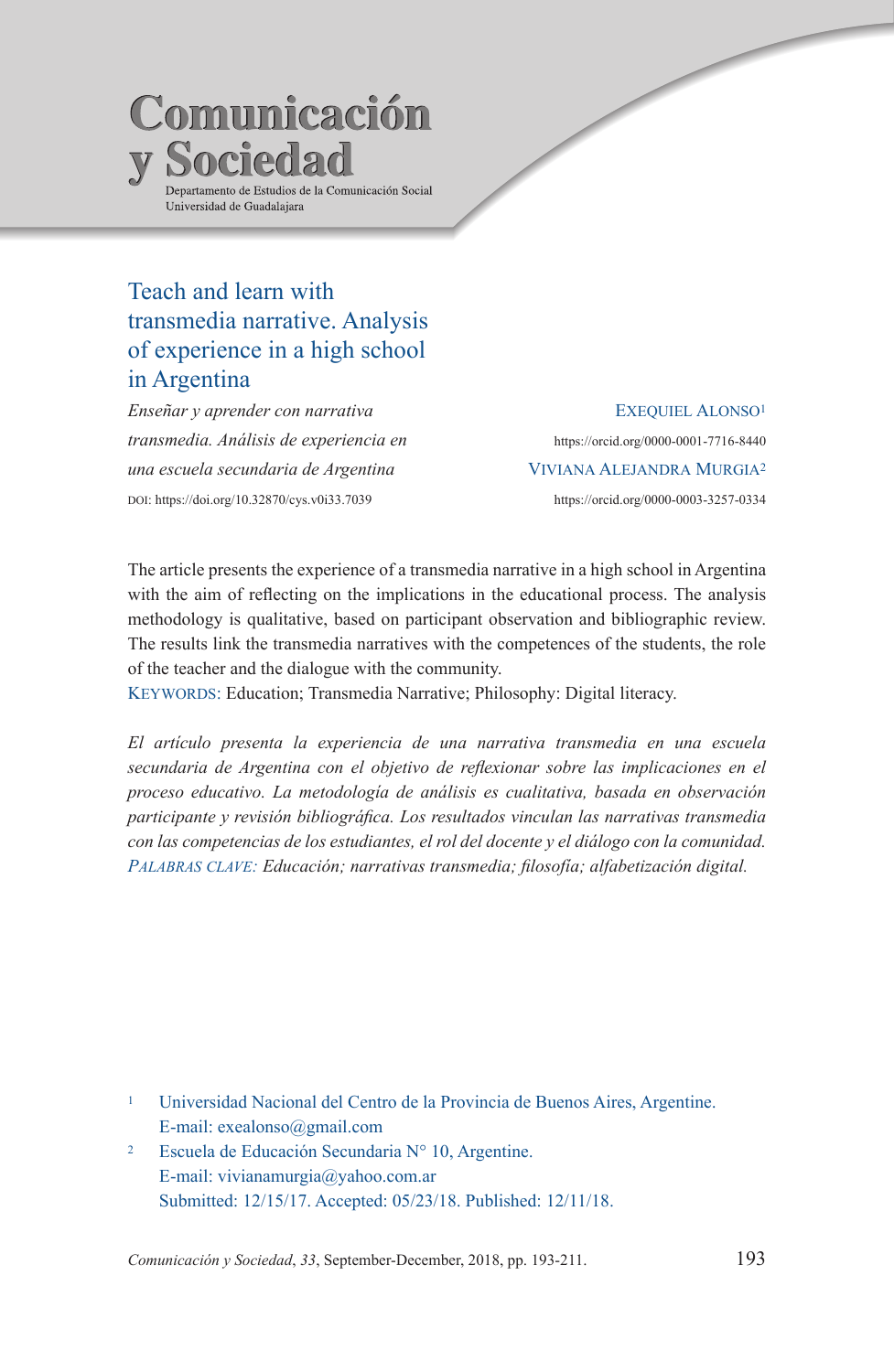### Teaching and learning in the context of technological innovation

Transmedia narratives are a type of narrative arising from the fictional which make possible the expansion of a story through different media and communication languages (be they analogical or digital), constituting a narrative world in which each fragment expands and provides more details about the narrated events (Jenkins, 2008; Scolari, 2013). The second fundamental characteristic of this type of narrative is that it cannot be thought without the possibility that users (or fans) are part of the story, sharing productions created by them which integrate to that narrative universe: on websites, blogs, YouTube videos, etc. This is often more an intention than a reality, and it is there where lies the challenge of producing a narrative script that expands through different media and obtain the "accomplice" production of those produsers (producers + users) who create new communicational pieces.

These characteristics of transmedia narratives can be thought of as a potential when teaching curricular content. That's what the project *If Socrates lived ... Transmedia Narrative and Philosophy* was about, in which an experience of exploration and creation of productions in different formats and media was developed in order to address curricular contents of philosophy in the processes of teaching and learning. Next, we present a brief review of the technological context in which this project is inscribed.

We think about the use of transmedia narratives in the context of a series of structural changes in different areas: social, political, economic, legal, labour and of course, educational, that configure a new way of understanding and making culture.

According to the reflections of the philosopher Serres (2014), the ways in which we store, process, send and receive information have substantially modified the social, political, economic and educational processes. We are witnessing a cultural and cognitive revolution, which records three antecedents (or previous revolutions): orality, as the resource used to save the memory of the peoples; the invention of writing and the possibility of coding language, which allowed the organization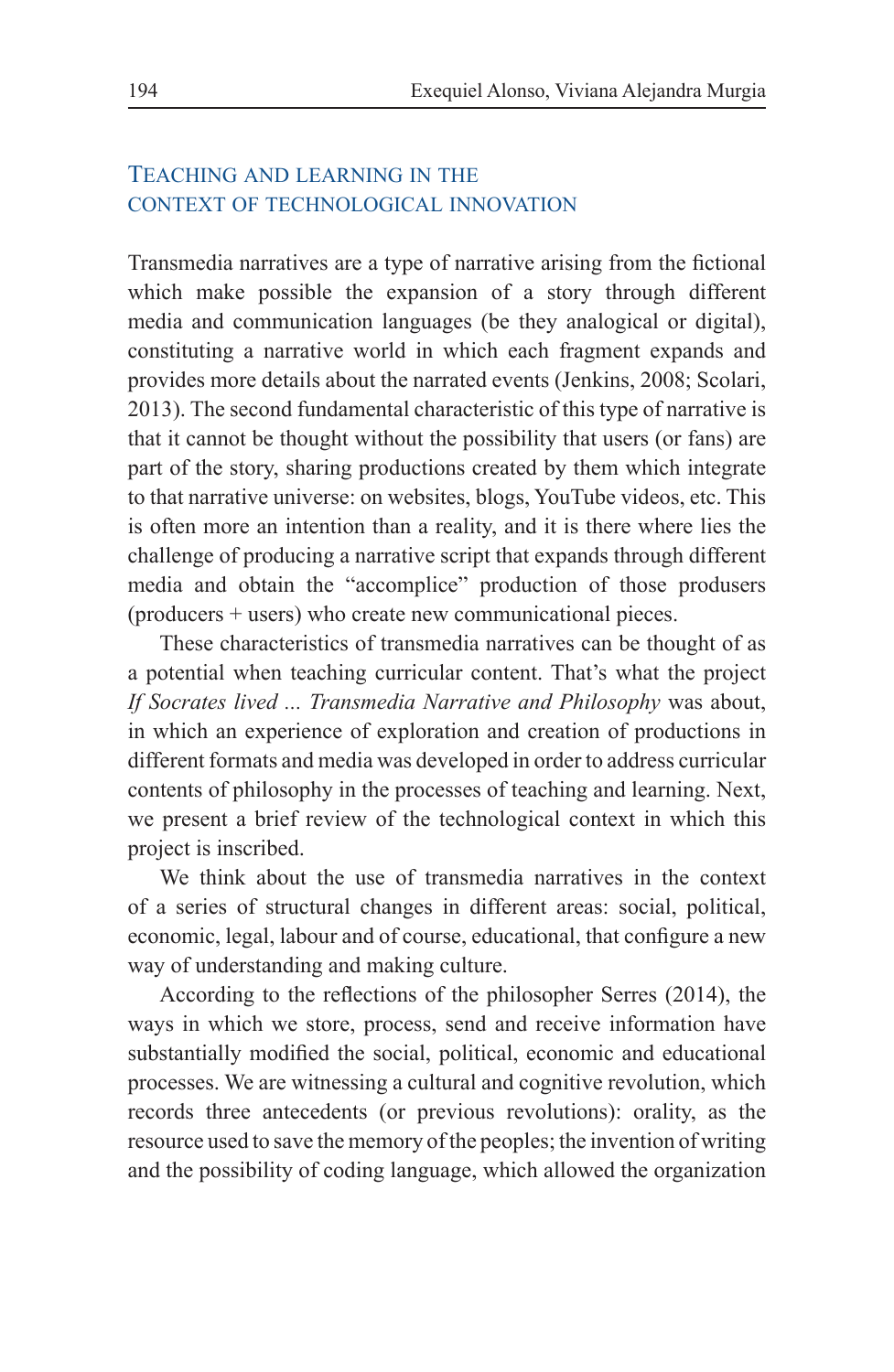of cities and the rule of law; and the printing press, which gave rise to modern science, put religion in crisis and redefined democracy.

The fourth revolution is that of Information and Communication Technologies (ICT), which, by transforming the relationship between the support and the message, modifies the space (from the "Cartesian" space to the "non-space" of networks, whose rules are blurred), and time (from calendar and static organization, to flexible and dynamic time). For Serres (2014), in addition to the political implications of these changes there is a new way of knowing that transforms our ability to memorize, our imagination and the ways in which we reason and build knowledge, especially in the younger population:

These children, then, live in the virtual. Cognitive sciences show that the use of the Net, the reading or writing of messages with the thumbs, consultations on Wikipedia or Facebook, do not stimulate the same neurons nor the same cortical zones that the use of the book, the chalk or the notebook ... They no longer have the same head (p. 21).

These transformations present advantages and disadvantages. The technological possibility of accessing information at any time and place opposes the ability to discern what is valid and useful in the tangle of content of networks. The ability of the devices to process information and disseminate it widely resists the urgent need for "literacy" in the use of these programs that make possible the creation of audios, texts, videos and other productions. Faced with the freedom of accessing social networks and expressing opinions about the problems of the community, grows the shadow of Internet espionage, covert censorship and the limits of algorithms. Faced with the promises of the technological revolution grows the need to build digital citizenship; that is, putting the axis in people and not in the devices (Bacher, 2016).

The context in which the school aims to sustain the hegemony of knowledge is marked by the pulse of a "new society", built from a technological rationality that fragments the information and makes it available in a ubiquitous way, challenging the knowledge and school authority; it transnationalizes the identities, putting in tension the knowledge of the culture in relation to the traditional / national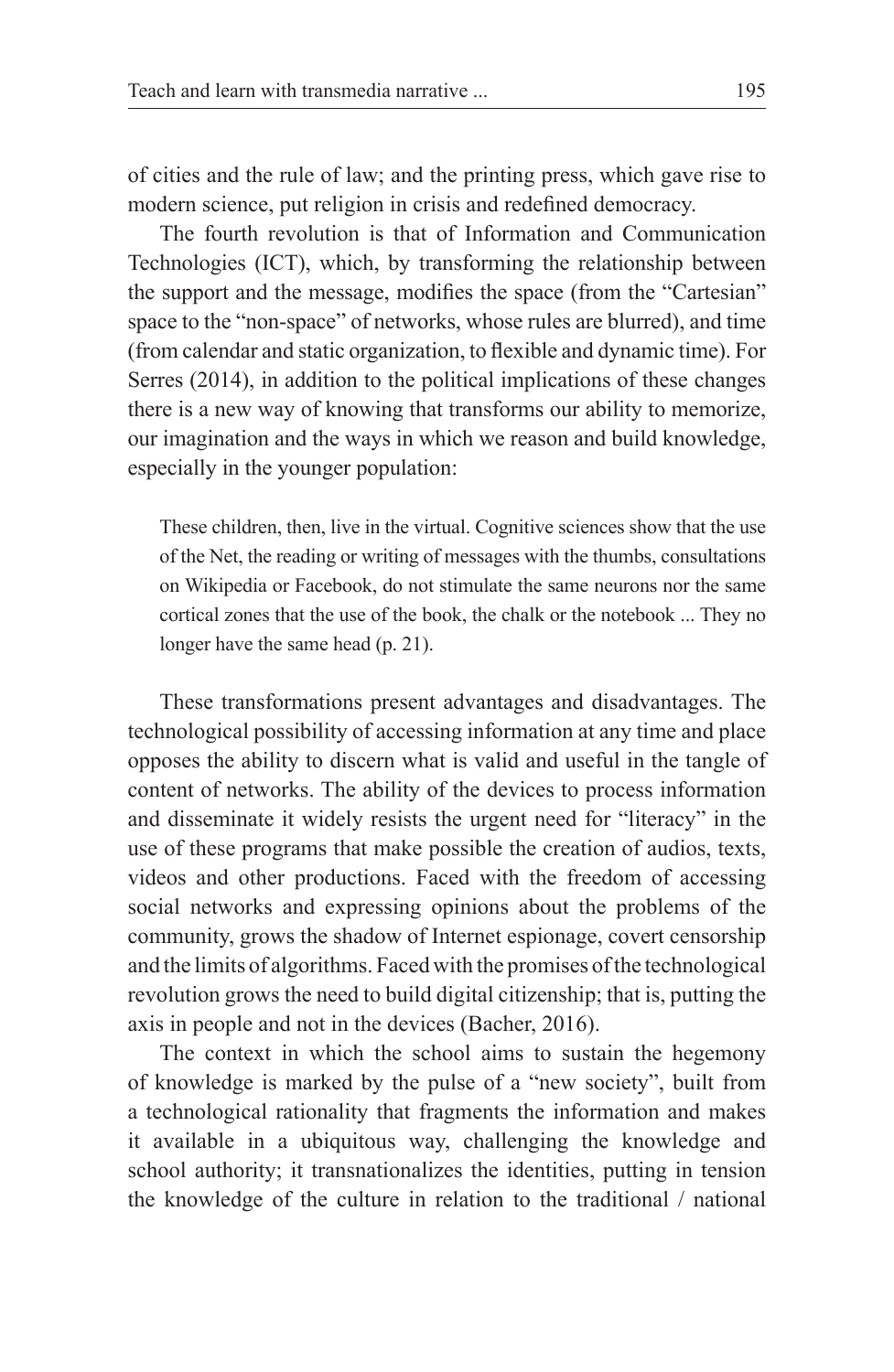learned in the school and "fascinates" with the permanent production of new hardware and technological software, forcing the States to promote public policies of access to screens, behind the idea that more technology results in more learning (Martín-Barbero, 2003).

The school ethos characteristic of the school of modernity (Tobeña, 2011), organized around compartmentalized knowledge, the book as a fundamental support of cultural transmission, the organization of the teaching and learning process in a vertical and unidirectional way (from teacher to student) and the reproduction of the hegemonic culture, is challenged by the cultural changes of recent times. Some of these changes refer to the advancement of technology and the circulation of information. The Internet makes encyclopaedic knowledge available along with a body of knowledge traditionally considered heretical, which does not necessarily respond to what the school wishes to inculcate. On the other hand, it supposes young people who relate to information in a different way (fragmentation/simultaneity/speed). It is not only a change of support, but also a different way of reading and appropriating knowledge.

This tension between school, culture and technologies forces us to propose new strategies that do not annul conflict, but evidence it to establish a dialogue between what we consider necessary to teach and new ways of learning, related to skills and experiences of digital culture, typical of students. The intention of the transmedia project that we will discuss in the following pages contains these paradoxes that combine the rigid times of the school with the permanent use of networks by the students, and the classroom space as a site of knowledge with the spaces of the city where knowledge also circulates.

This shows the concern of working with technologies in the classroom, given that space and time are transformed in a context where the reorganization of knowledge and academic legitimacy is imposed by teachers, whose roles were defined by the school institution centuries ago. The educational institution, based on disciplinary knowledge, authority, standardized evaluation criteria and methodological rigidity, clashes with the logic of consumption of new technology: customizable, flexible, emotional and dynamic that collide school purposes and temporalities and poses a debate in terms of symbolic and cultural mutation of the school institution (Dussel & Quevedo, 2010).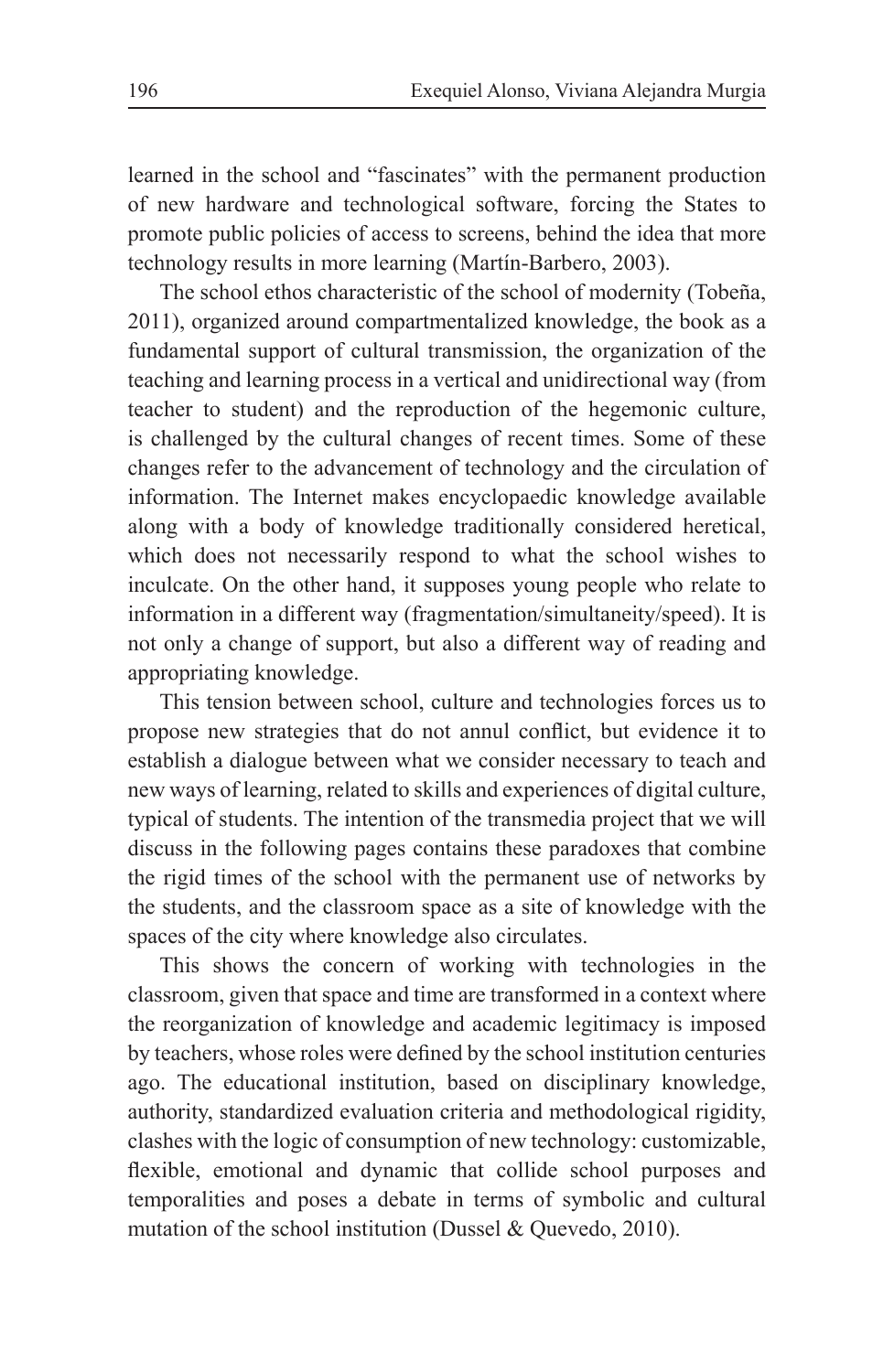In this scenario of reconfiguration of knowledge, it appears new training needs for digital culture, along with other strategies needed for teaching curricular contents, according to the "technological sensitivity" of young people (Martín-Barbero, 2003). It is for this motive that arises the proposal to work with the design and production of a transmedia narrative.

In relation to this idea, it seems important to recover two concepts that are transversal to analyse the experience of the project: "transmedia literacy" and "transmedia competences". According to Scolari (2018), the first concept refers to "a series of skills, practices, priorities, sensitivities, learning strategies and ways of sharing that are developed and applied in the context of new participatory cultures" (p. 17). The second concept, which emerges from the first, designates the "series of skills related to the production, exchange and consumption of content in interactive digital media" (p. 19). According to the research project *Transmedia Literacy*, it is possible to organize the competences of the students in nine dimensions, which include 44 general competences and 190 specific ones. This classification is especially useful given that it shows that the competences in relation to the use of technologies by young people constitute a partial knowledge, which does not imply total mastery of the tools they use.

### Description of the design and implementation stages of the transmedia narrative

The educational project *If Socrates lived ... Transmedia Narrative and Philosophy* was carried out in the High School N° 10 "José Manuel Estrada", located in Olavarría (Buenos Aires, Argentina). The school has an approximate enrolment of 1 000 students, who in the fourth, fifth and sixth year are grouped according to the following curricular orientations:3 social sciences, natural sciences and literature. The

<sup>&</sup>lt;sup>3</sup> The orientations suppose a curricular scheme with common subjects to which other specific subjects are added according to the area of study chosen by each student. In the same way, students work with specific projects and activities related to each orientation.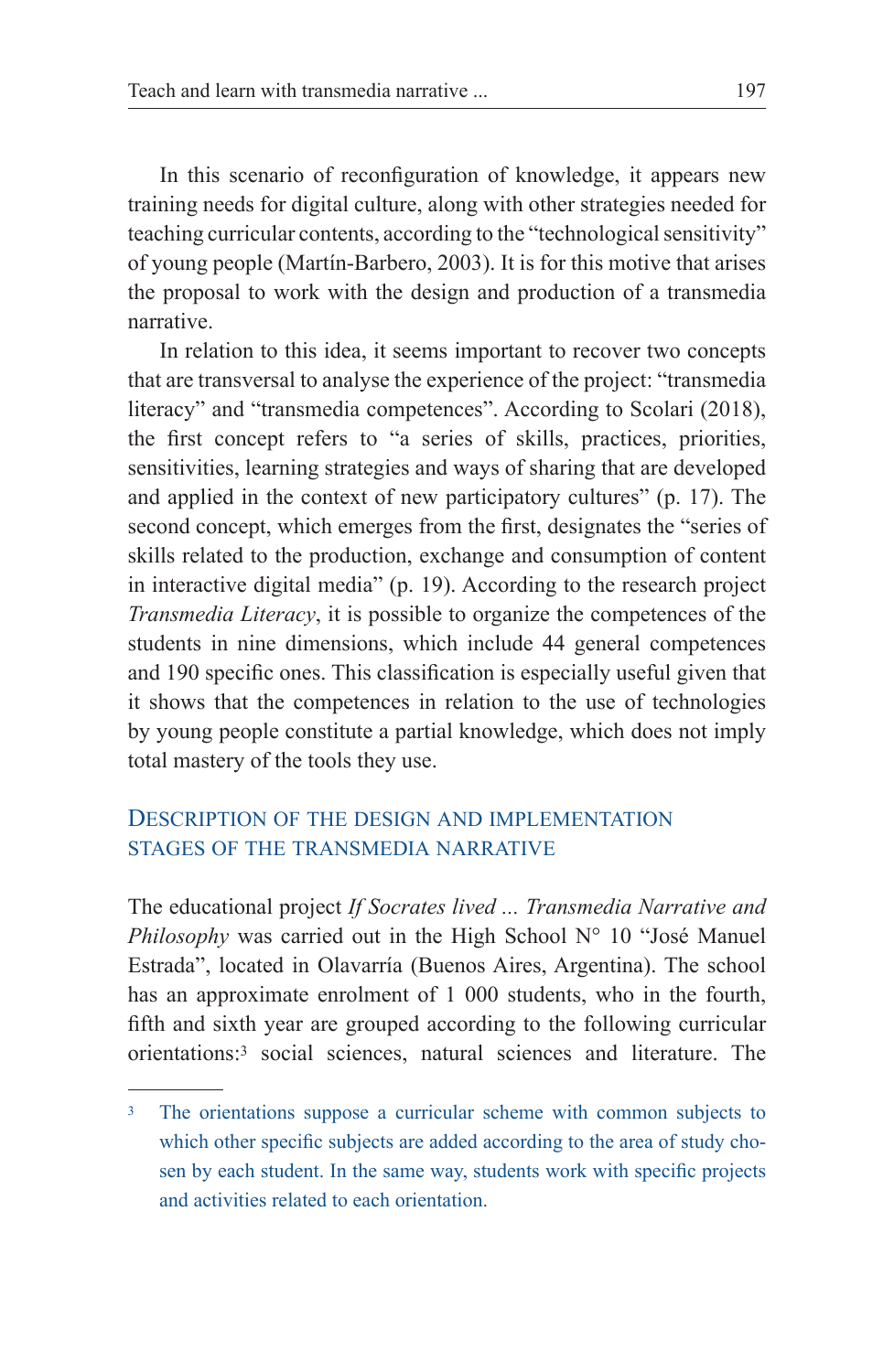project articulated the work of fifty sixth-year students of the Social Sciences orientation, specifically in the curricular spaces of Philosophy and Language and Literature with the accompaniment of the area of technologies of the school and specialists of the National University of the Centre of the Province of Buenos Aires. The development of transmedia production took place between June and November 2017.

The experience followed the norms and central objectives of education in the country, which promote the development of the necessary competences for the handling of the new languages, produced by information and communication technologies.4 On the other hand, we were interested in recovering the knowledge that students possess in relation to technology and articulating it with the school knowledge itself.

The transmedia project was organized in five stages, which included different activities and in which it was intended to favor different cognitive processes. In Figure 1 we systematized this information.

As a starting point and within the framework of the Philosophy class, we selected the life and philosophical ideas of Socrates to develop the transmedia narrative. It offers several interesting edges for philosophical reflection and, above all, the possibility of recreating his thought, thus attending to one of the main features of transmedia narratives, the expansion; that is, the possibility of creating something new from the given.

To do this, we developed the theoretical framework around the figure of Socrates and its validity in the context of the discussion of the just and the legal in contemporary society, focusing on the ideas of trial and death sentence. We proposed a dialogue between Criton and The Apology,<sup>5</sup> with the intention of problematizing to what extent the

ICT training is covered by the National Education Law No. 26.206 (Article No. 11) and the Buenos Aires Province Educational Law No. 13.688 (Article No. 28).

<sup>5</sup> Criton and the Apology are two Platonic dialogues. In the first, Criton proposes Socrates to escape from prison and he refuses with the argument that the laws challenge him. In the Apology the defense of Socrates appeals to the philosophical mission that has been assigned by Delphi in order to argument his innocence before the court that accuses him.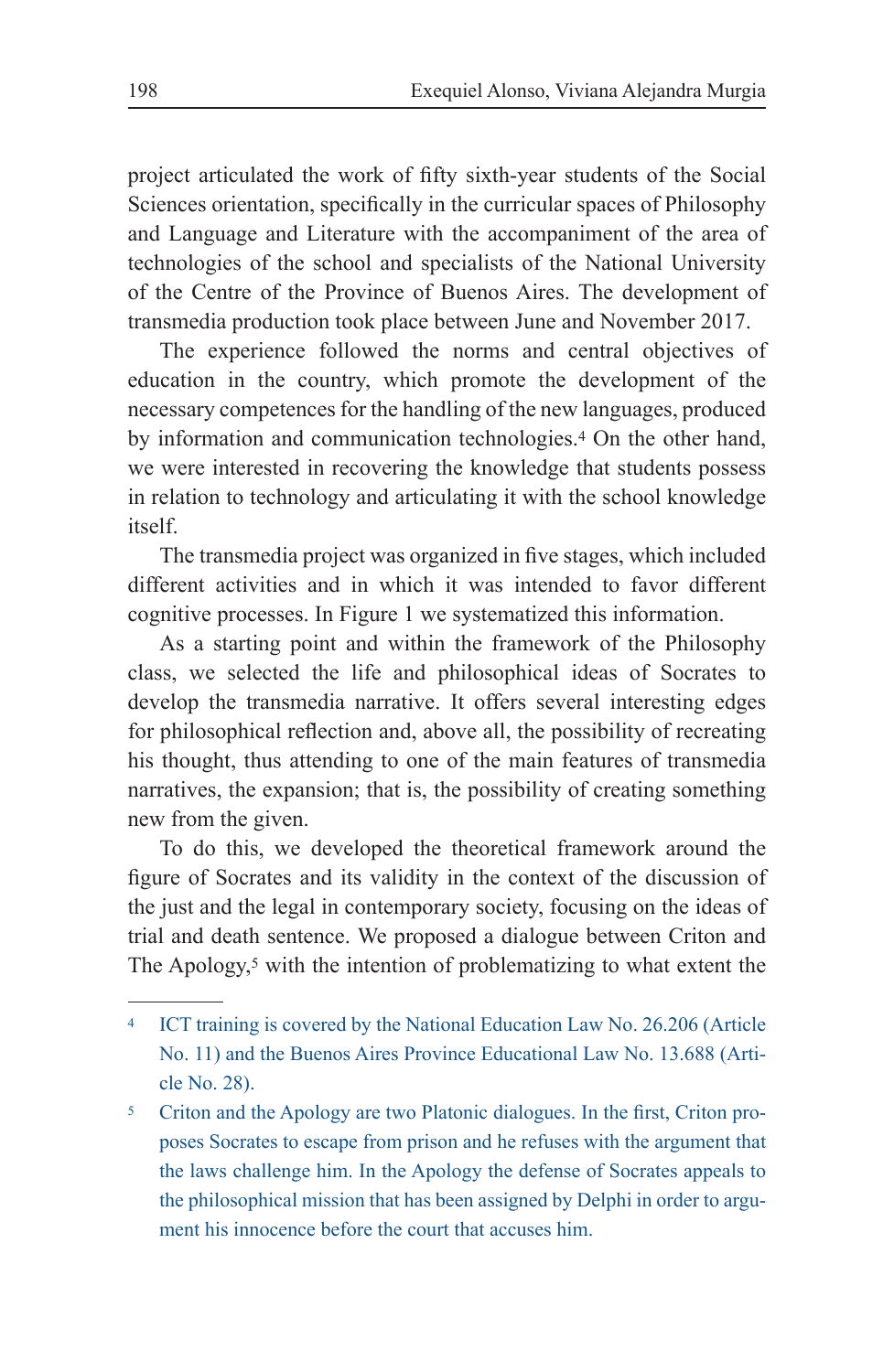

Source: Self-made.

notion of justice presented by Socrates is in force, proposing questions about fairness and laws, as well as Socrates' presumption that death, rather than being a punishment, could be a benefit. This last topic, although it had not been one of the ideas to be initially discussed in our project, turned out to be one of the most discussed topics in the students' productions. Particularly because this controversy in the history of Socrates divided the student positions and the media productions that were consequently elaborated: for some groups the decision of Socrates to comply with the sentence and to refuse to escape was just because the laws were respected and, for others groups, the fact that Socrates did not leave Athens was a selfish decision, especially since his children would be orphaned.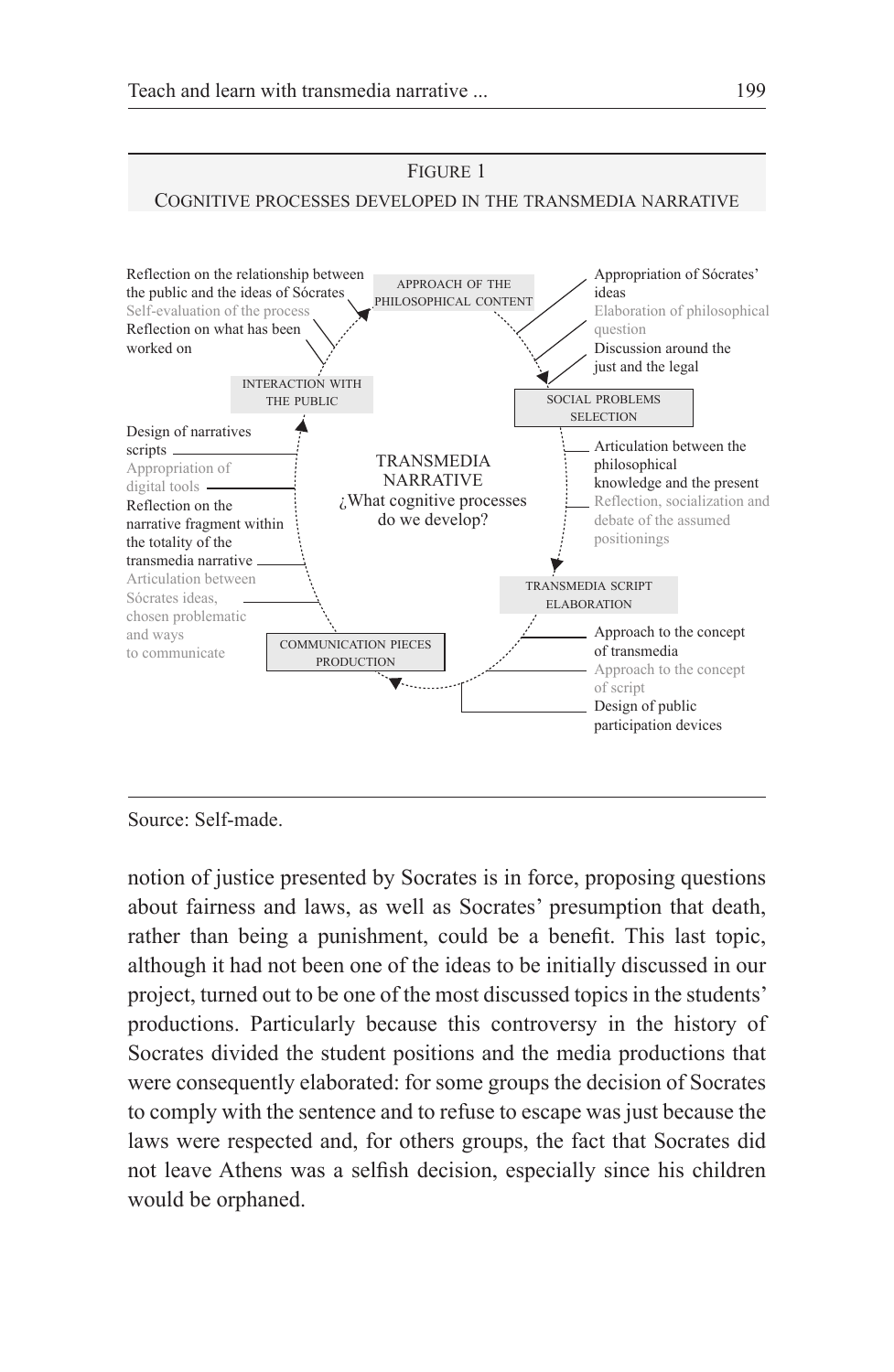In a second moment, the students had to recover the discussions raised from the philosophical readings to think about current problems. This involved searching for information, socializing the ideas and arguing the assumed positions. The selected topics covered questions about justice, citizenship and other issues of social and political interest.

In the third stage of work, in the area of Language and Literature, the students dealt with the construction of narrative scripts, to later plan the transmedia production, especially recapturing the importance of expanding the story and, in addition, generating interaction with the users. Attending to these aspects, it was requested that the production of the scripts contemplate the following points: the aspects/ideas of Socrates that they wanted to recover in the narrative, the characters and the possible scenarios, the means and digital tools that they would use to tell the story, and the modalities of interaction with the public. It was the students who decided what they wanted to tell, argued their decisions according to what they learned, and selected the digital resources they knew and mastered to make the narrative fragment. This stage of script production involved several moments of revision and socialization, prioritizing the construction of the narrative and the choice of the digital tool. As an example: one of the productions sought to reconstruct the discussion between Socrates and Criton in current conditions and for this, they first thought of a television program. At the time of writing the narrative and technical script, the group realized the complexity of working with that format. These reformulation processes were very valuable because they made it possible to think each piece in relation to the global script of the transmedia narrative and to the possibilities of realization within the foreseen terms. The proposal was for students to create their own educational content: that they could recover aspects of Socrates' life and ideas to problematize the current reality that calls them as citizens and to establish a dialogue with the community beyond the classroom based on new questions.

In the fourth stage of the experience, each group had to elaborate the communication pieces of the transmedia narrative. For this, they had to manipulate interactive digital media and put into play skills and abilities that did not constitute teaching content during the development of the experience. Although two specific workshops on image, sound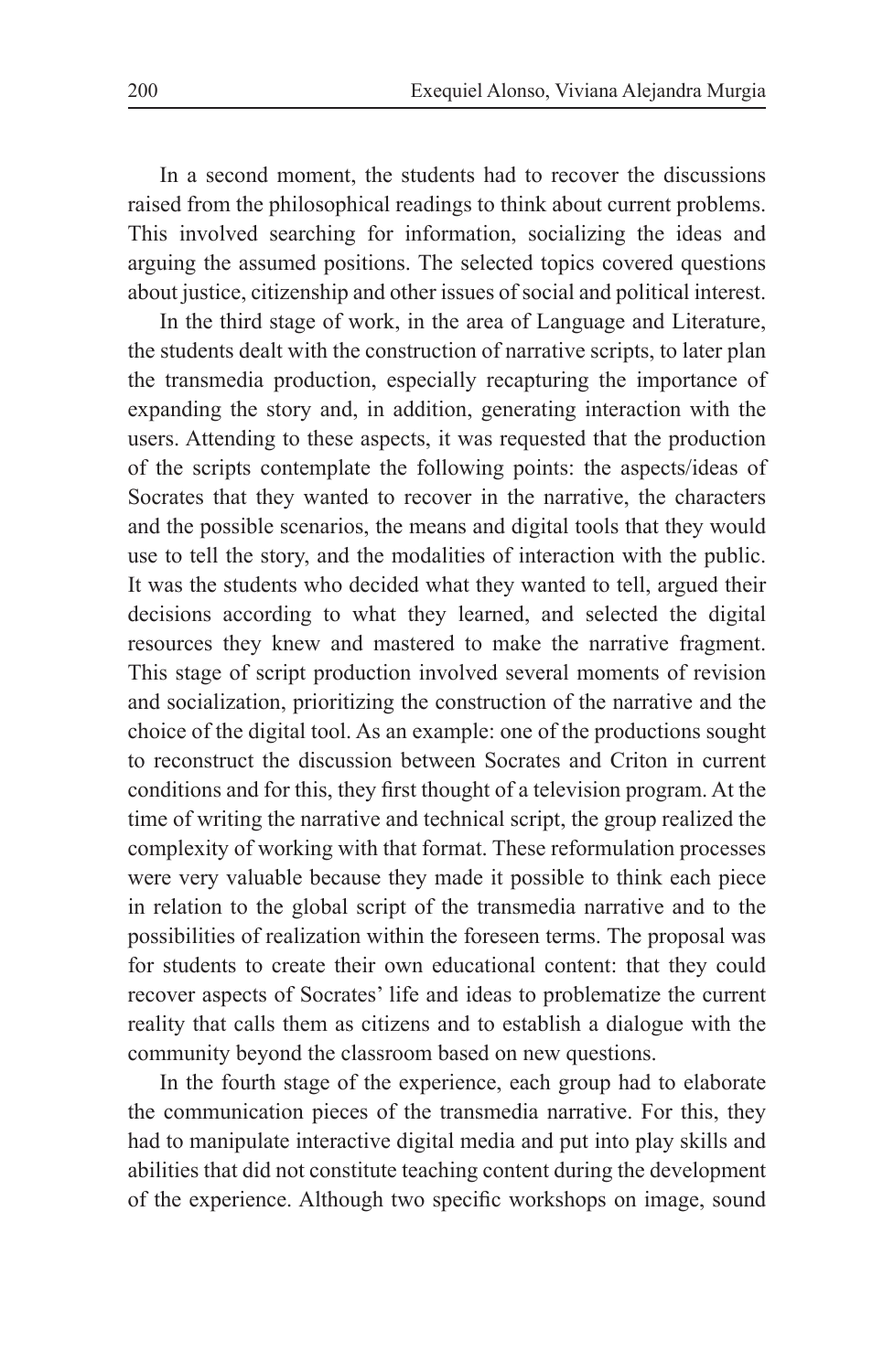and video editing software were completed, a large part of the students' productions were the result of the "informal learning strategies" (Scolari, 2018) that were recovered at the school to carry out the project. Although not all students knew or had interest or competences to produce content in digital media, the teaching team let them to make the decision about which media to work on. According to their knowledge, they chose to make videogames, websites, animations, graphic campaigns, profiles in social networks, among others. This allowed us to link the daily practices of the students outside the school with the curricular objectives of the educational project. In order to elaborate his communication pieces within the framework of the transmedia narrative, it was necessary to recover the ideas of Socrates, to think about a current problem and to sustain a hypothesis of interaction with the community; that is, a hypothesis that would allow expanding the classroom and of course, the narrative created.

Once the productions were finished, in the fifth stage of the experience, a schedule of publication and dissemination of the project was coordinated with the students with the participation of the public. For this last stage, a website<sup>6</sup> was made in which the final productions are available, which include the life of Socrates in Videoscribe, Skype between Socrates and Criton, the 2019 political campaign of Socrates for the intendancy, Socrates YouTuber, Socrates on social networks such as Facebook, Instagram, Twitter, and the videogame "El preguntado" by Socrates.

### Teaching and learning with transmedia Narratives. Results and challenges of the experience

We proposed participant observation and literature review as data collection and production techniques in order to analyze the experience previously presented. For the purpose of defining what to observe and how to systematize it, we adopted what Rodríguez Gómez (cited in Álvares-Gayou Jurgenson, 2003) defines as a "categorical observation system", referring to the process of "observing certain pre-established

<sup>6</sup> See http://bit.ly/socratesolavarria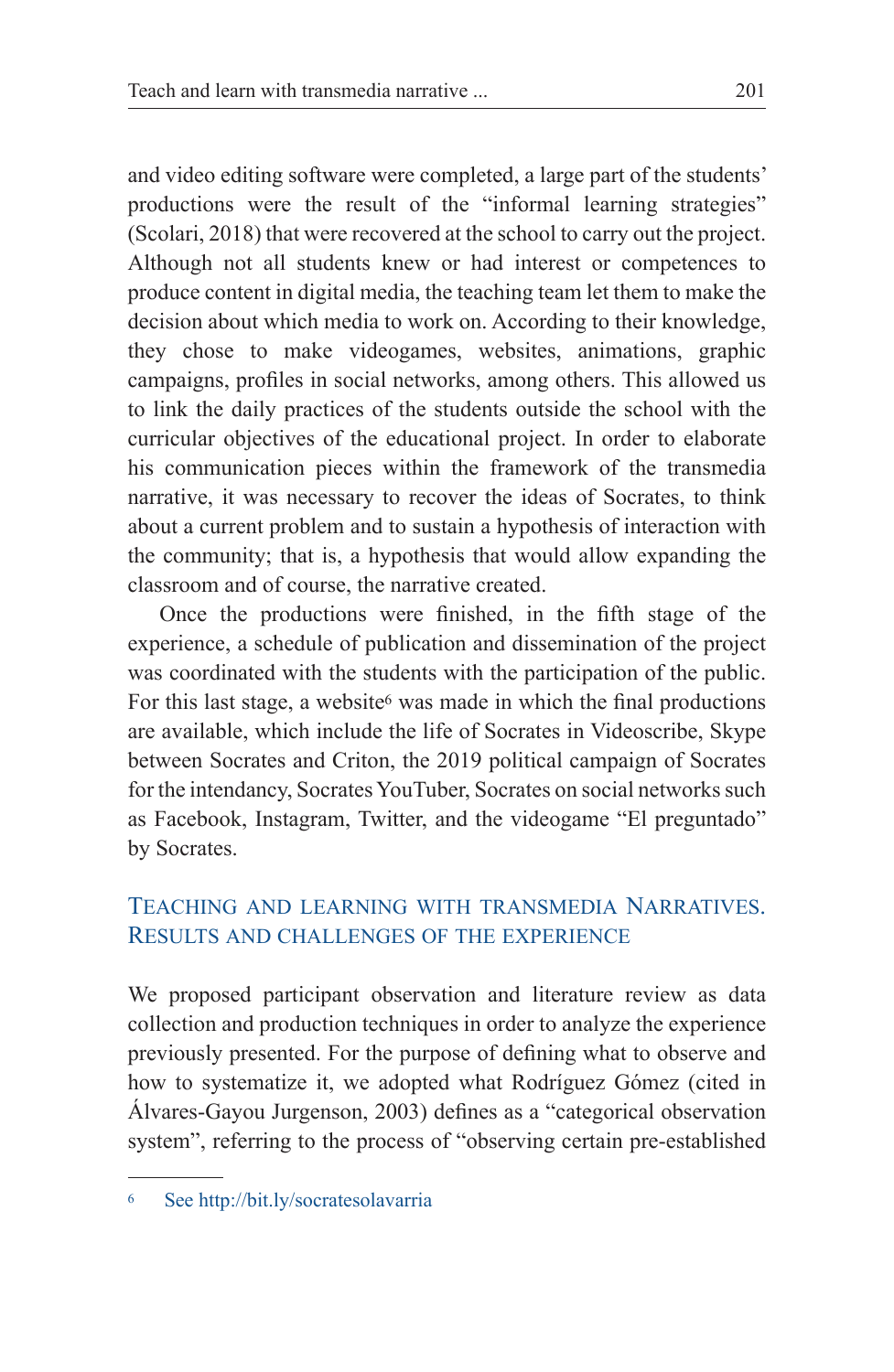

Source: Self-made.

phenomena by means of the same research questions" (p. 105). In consequence, we collected information on the exchanges, debates and practices that took place in each class, workshop and production space of the transmedia narrative, based on three categories of experience analysis: "role of the teacher", "link between the transmedia competences and school knowledge" and "dialogue between school and community". Regarding the first category, we were interested in thinking about what Scolari (2018) proposes:

In transmedia literacy, the teacher is a knowledge facilitator, an actor that involves students in a participatory learning process. In this context, the teacher is a flexible and decentralized actor that promotes bottom-up learning (p. 17).

The second category allowed us to focus on the meeting point between students' competences and those curricular contents that the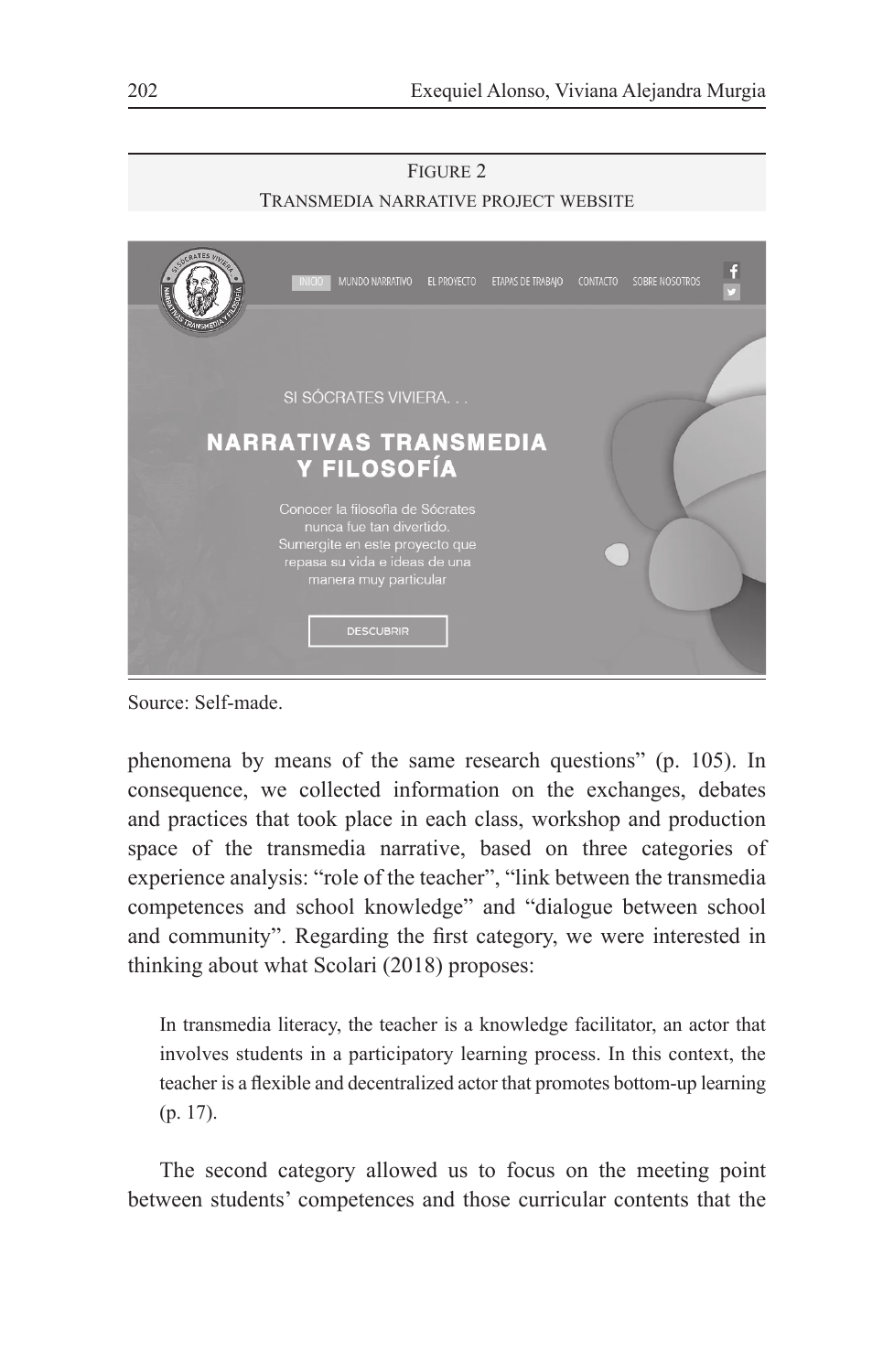school had to teach in the educational project; that is, how the transmedia narrative favored the learning of the ideas of Socrates. At this point, it is important to recover the reflection of Dussel (2018) that the school "is not a homogeneous and unified institution, but a provisional assembly of practices, artefacts, people, knowledge, which is not defined only by walls or forms of state regulation but by complex interactions in various directions" (p. 107).

In the interstices of the practices and the meanings unfurled by different actors in the institution, our third category allowed us to systematize ideas about the dialogue established by the school with the community based on the implementation of an educational project not circumscribed to the logic, times and school spaces. In this way, we question ourselves about what happens with the experience of teachers, students, managers, parents and the community in general when "creative engines" are set in motion. Maggio (2018) points out that:

Opposite to the persistent predominance of curricular versions of the collection type of topics that in practice still imply a race against time to cover what is basically an extensive and fragmented list, we propose to work regularly on curricular interpretations generating temporary and significant collective consensus on the readings that will be carried out in each time and place, in a deep recognition of the context and current themes from social, cultural and academic perspectives (p. 64).

In other words, with the development of the transmedia narrative we assume the challenge of bringing to the community the value of the school closer and establishing points of dialogue with its own interests, concerns and knowledge to provide feedback to the pedagogical proposal.

Regarding the first category of analysis, the role of the teacher in the configuration of the transmedia narrative, our experience allowed us to question those perspectives that consider him or her as a mere applicator of study programs or strategies. We can refer to teachers as reflective practitioners (Schön & Coll, 1998). This means, in the first place, that the teacher learns from his or her own practice and secondly and from a critical point of view, that is capable of projecting his or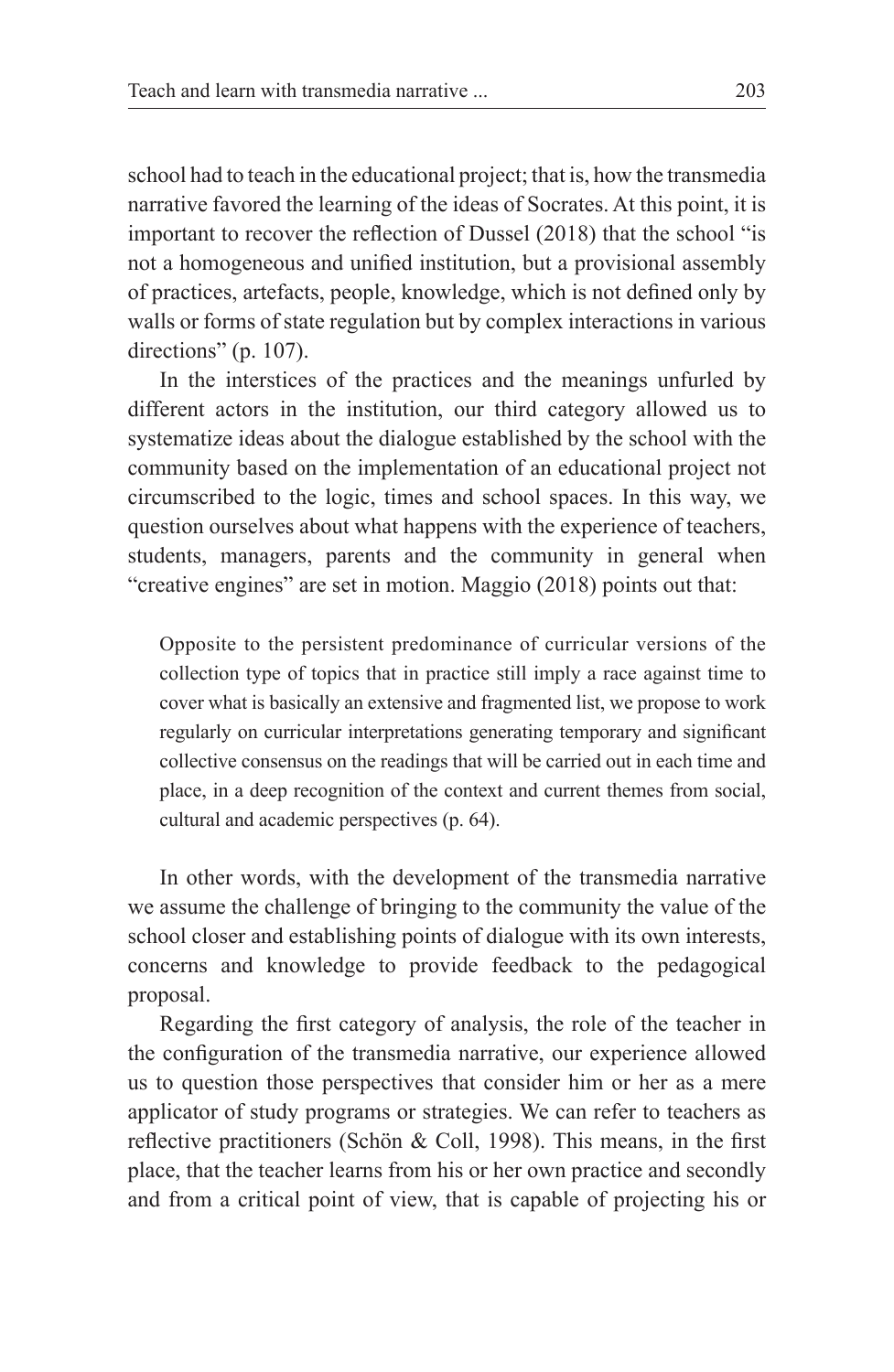her actions towards the social scenario as a transformative intellectual (Giroux, 1997), that is, as a critical actor that puts into discussion the legitimization of school knowledge and the role of the school in the transmission of a hegemonic culture. Both perspectives try to overcome the separation between the production of theory, the decisions about the curriculum and the teaching practice in the classroom. On the other hand, if we take into account that the transmedia narrative, in addition to taking advantage of the skills that students learn outside the school, aims to generate instances of content creation, decisions are not limited to the digital medium that best fits the script narrative, but also to what is intended to tell with the script itself. As an example, during the project *If Socrates lived ... Transmedia Narrative and Philosophy*, the students recovered highly debated situations in society, such as the Maldonado affair.7 This opened the discussion on the possibility of the school to expand the debate in social networks, the way Philosophy would problematize it, if it would imply a take of position or a proposal of questions, the way community would react, etc.

Regarding the second category, the transmedia competences and the school knowledge, during the course of the project the students made different communication pieces that we could group in: creation of a website, animations and videos; management of social networks; elaboration of graphics pieces; redesign of a video game. In each case, according to the classification proposed by the *Transmedia Literacy* project, different transmedia competences were recovered:

- Creation of a website: production competences were recovered to encode software, particularly through the use of Wordpress.
- Animations and videos: competences were recovered to create and modify written productions, use software and writing applications, record audio and employ editing tools, create and modify audiovisual productions, and use tools to shoot and edit.

<sup>7</sup> National conjunctural issues crossed the publications in the period between July and October 2017. Examples of this were the allusions to the forced disappearance of Santiago Maldonado by state forces during a mobilization supporting the Mapuche people's demands.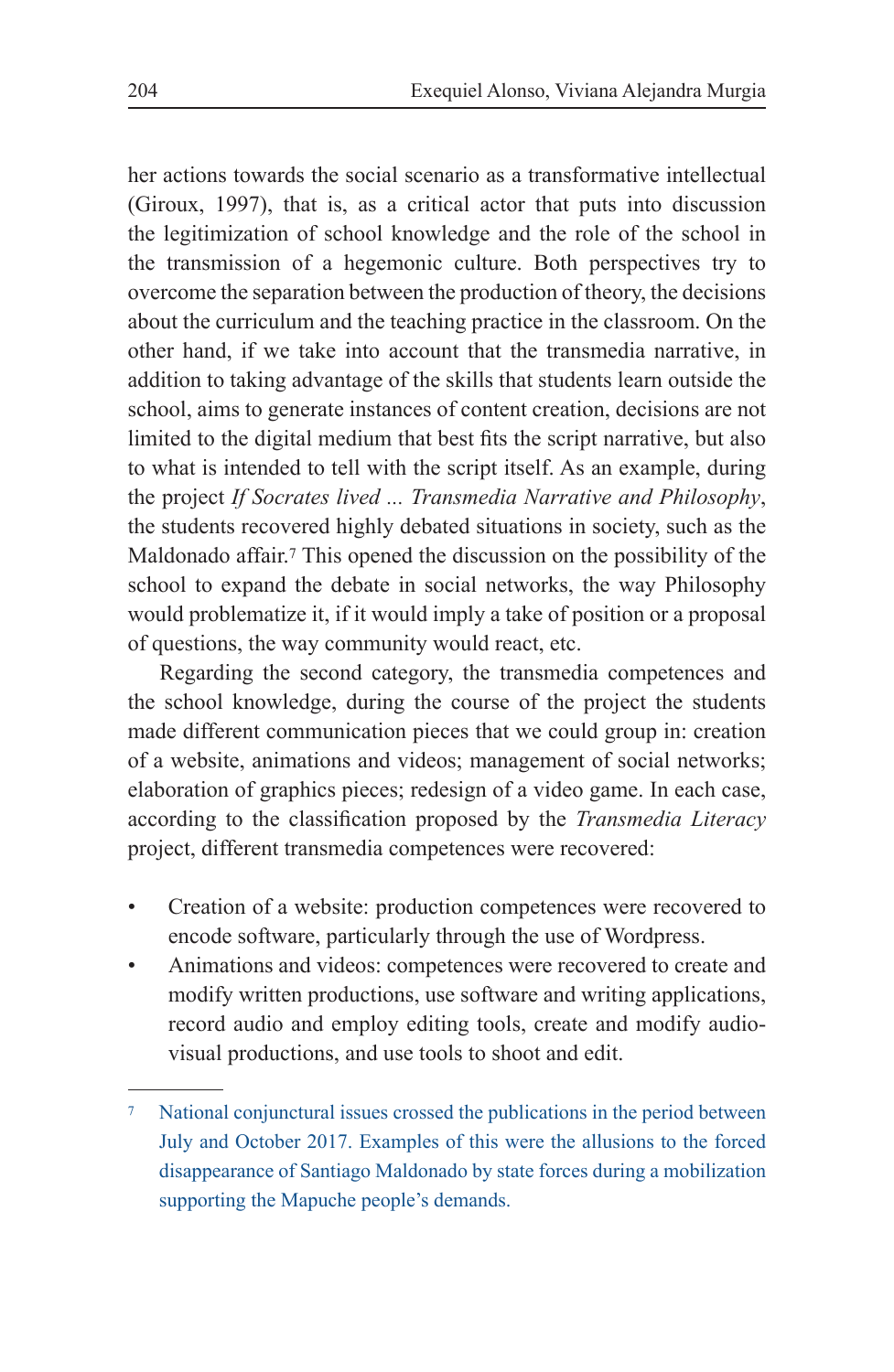- Management of social network profiles: competences were recovered mainly to manage content files, participate in social networks, evaluate and reflect on stereotypes and ideological connotations of the content; like, follow, comment, tag, share and chat; recognize and describe the technical characteristics of social networks; learn and experiment with the social skills following the rules of the netiquette.
- Elaboration of graphic pieces: competences to create and modify photographic productions and use photographic and editing tools.
- Creation of a videogame: in this case it was necessary to recover competences to recognize and describe the software, the hardware and features of the game, and use tools for its creation and modification, in particular Scratch.
- Other general competences: evaluate and reflect on stereotypes and ideological connotations of the contents; understand the story, the narration, etc.; reconstruct transmedia narrative worlds; recognize and describe genres in different media and platforms; recognize and describe the characteristics of the different formats and know how to name them; recognize and describe the characteristics of different narrative worlds; take into account aesthetic and narrative values when creating content; create collaboratively; help others to create collaboratively; coordinate and lead a group of people when creating content; teach how to create content; teach how to use technology (hardware, software, applications, etc.).

Finally, regarding the category "dialogue of the school institution with the community", it is possible to appreciate the learning in collaborative terms, given that the knowledge was built altogether with the teacher, the peers and the students. The educator acted as mediator. Therefore, one of the characteristics of the project must be highlighted: the need to work with others; that is, the creation of interdisciplinary teams, in which both the actors of the institution and others external to it converged.

For the particular case of the Philosophy curricular space, the project allowed the construction of knowledge based on a work modality that made it possible for the students to appropriate philosophical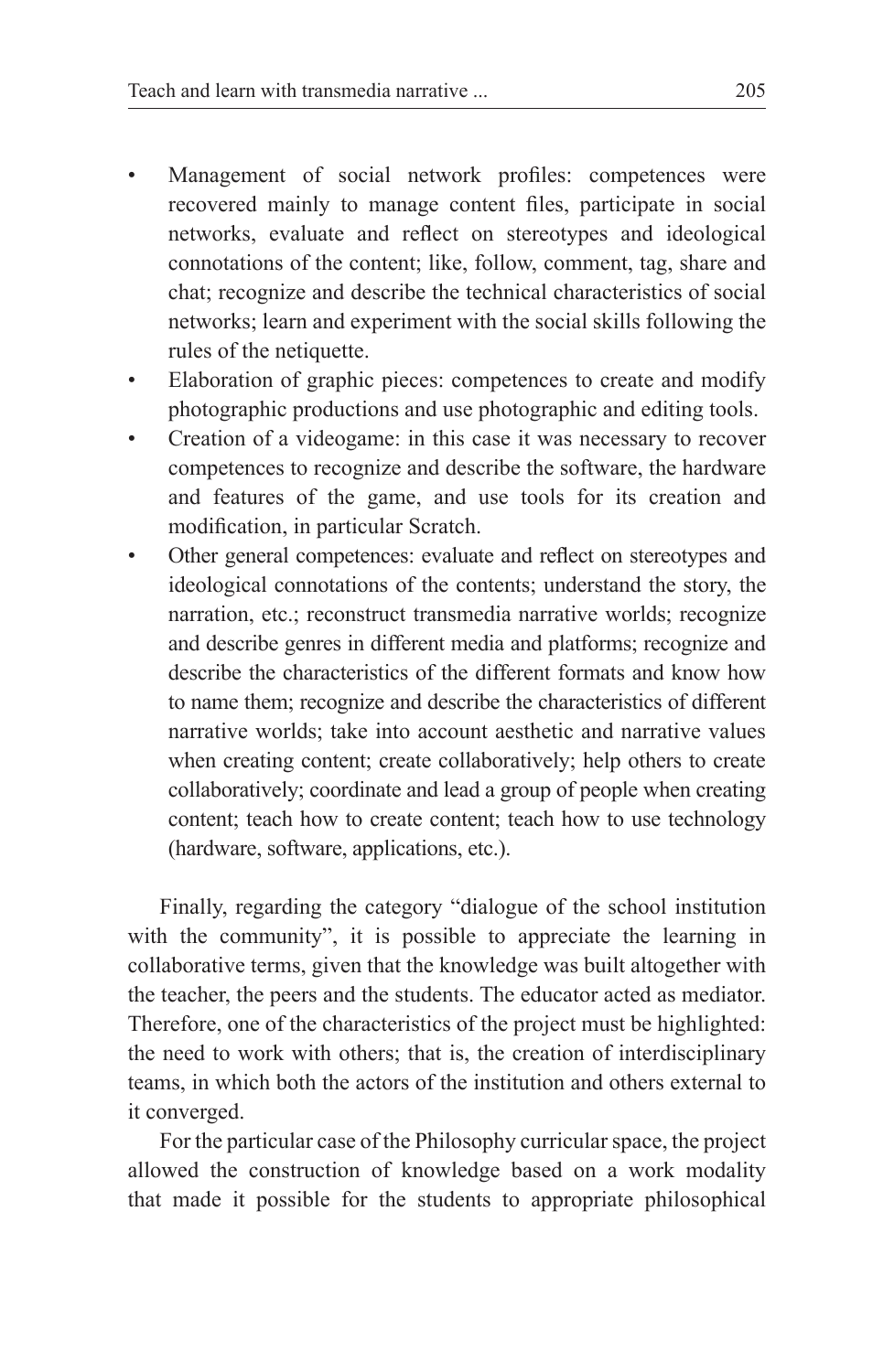problems and reformulate them based on their experiences and their cultural context. This was reflected in the formulation of original problematizations and in Facebook publications that covered current issues related to justice and law where the philosophical ideas were resignify.

Two of the central characteristics of the transmedia narratives in which we wanted to emphasize during the project had to do with the expansion of the story and the interaction with the users. In the first case, we believe that the objective was achieved, since it was possible to think and place Socrates in other possible scenarios. In the case of the interaction with the public, we consider that it is an important axis to work on if we want to open the borders of the school and promote the exchange with the community or, in other words, if we want the school to interpellate the community with an educational proposal. This was one of the points that we should strengthen in future transmedia projects, given that the participation of the public consisted in comments on social networks and not in the creation of parallel pieces that would allow us to expand the story. In any case, even when the audience is limited to "listening", "reading" or "seeing", their reception of these productions is different because they are aware that they can participate actively if they wish (Jenkins, Ford & Green, 2015). However, it is necessary to emphasize that the mere fact of enabling a communication channel or proposing a transmedia narration is not a guarantee of the user-to-produser passage. For this reason, we should think about some hypothesis of why our transmedia narrative did not manage to "move" enough to the citizens: scarce knowledge of the proposal, disinterest in the topic, lack of conceptual or technical skills to elaborate a content and disseminate it, fear or embarrassment of exposing positioning regarding social and political issues. Despite this, we agree with Jenkins (2015), who asserts what follows:

People who insist that the creation of DIY content (do-it-yourself) is the fundamental element of participatory culture, risks undermining other types of participation: evaluation, appraisal, criticism and redistribution of material (p. 170).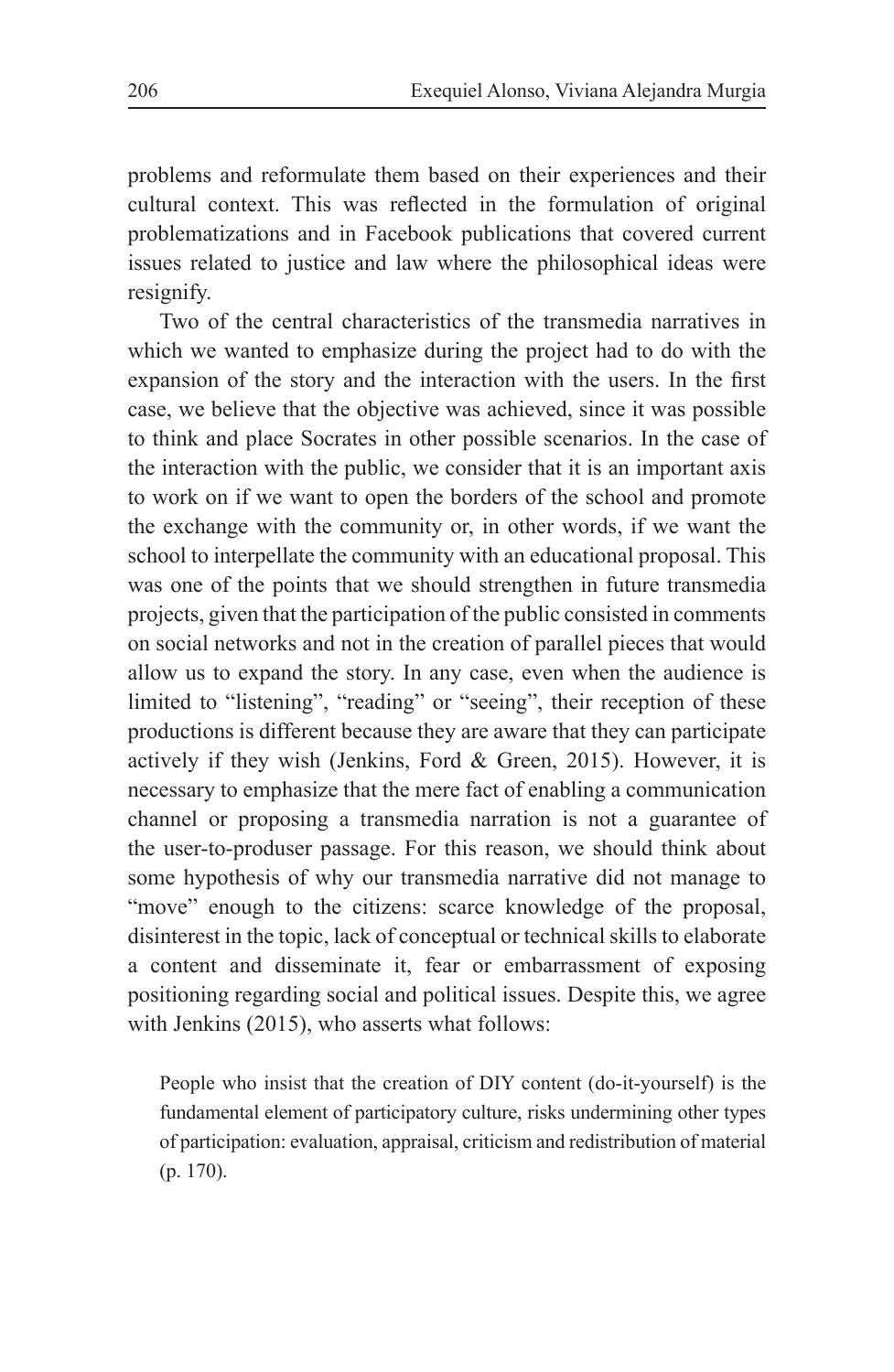In this sense, the proposal demands to be improved, but not discarded, since it was possible to transcend the school's frontier and favor different cognitive processes that allow us to talk about a significant learning around various aspects: collaborative work, reflection capacity on current problems, development of original communication products, resignification of contents based on the interests of students.

In the next section we will present some final considerations with the aim of outlining possible lines of work when thinking transmedia narrative in the teaching-learning process.

#### **CONCLUSIONS**

The experience that we have recovered here allows us to reflect on the following questions: what should we take into account when planning a teaching and learning process that includes transmedia narratives? What role do teachers, students, and the community occupy?

According to Scolari (2014), it is possible to talk about a transmedia narrative (TN) when the media industry (MI) and the participative cultures of the users (PCU) are put into dialogue. A formula that could be presented as  $MI + PCU = TN$ . However, is it possible to think of a formula for the educational field?

An important point is that neither transmedia narratives nor information and communication technologies (ICTs) guarantee the construction of knowledge by themselves. In fact, they don't guarantee certain processes of reflection, problematization and active production by the students and the community they seek to interpellate. For this reason and in accordance with the contributions of Coll (2008), we emphasize the importance of planning activities and slogans in agreement with previously defined objectives that place the learning of curricular contents in the centre.

The challenge is to propose activities that recover the transmedia competences of students to tell stories in digital media (their own daily trajectories that they share in social networks: videos on YouTube, photographs on Instagram, etc.). In our project, this consisted of "giving life" to Socrates through a transmedia narrative based on the recognition of the central ideas of this thinker, capable of questioning citizens.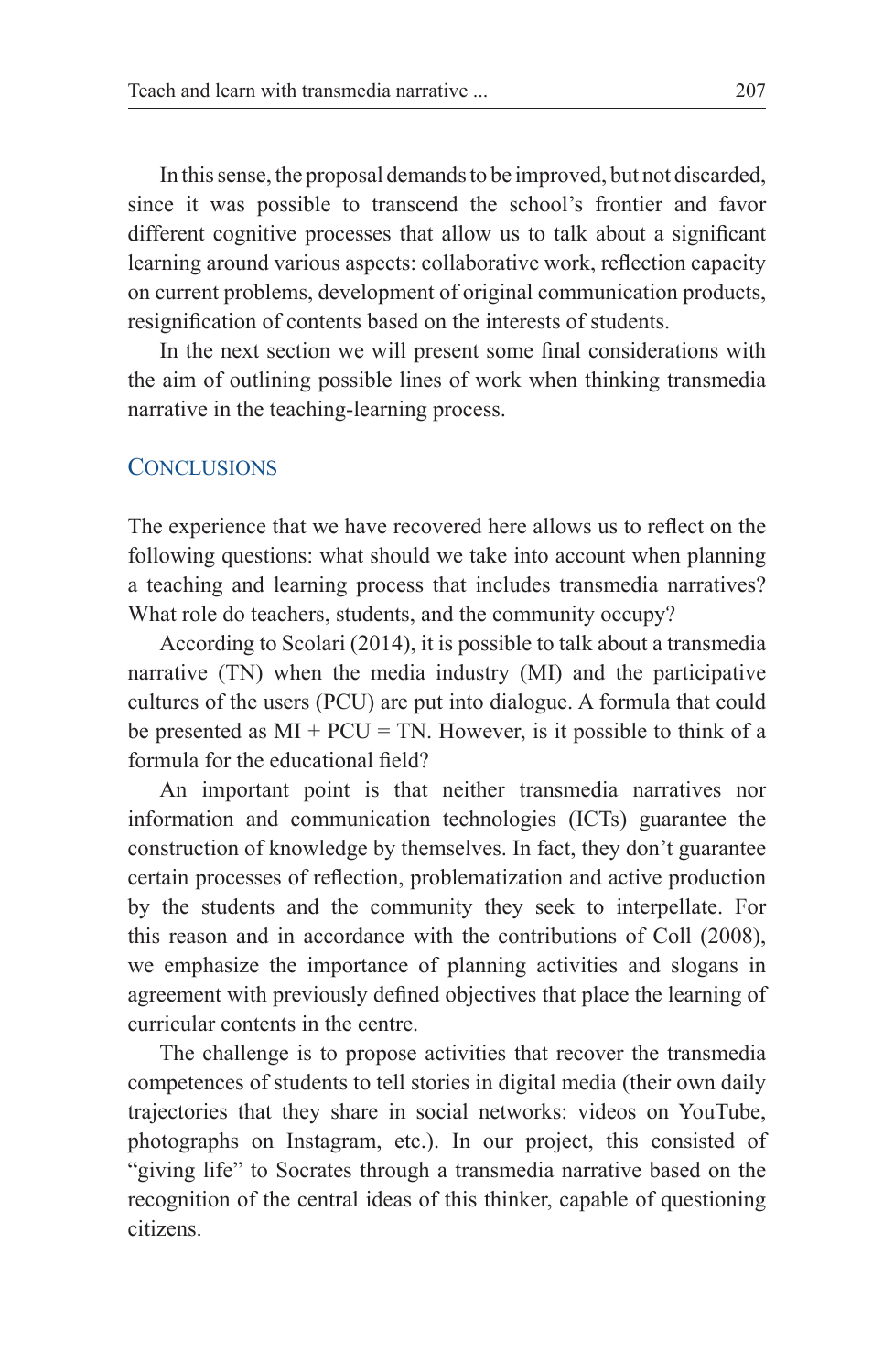So, if we had to think about the formula that resulted in the transmedia narrative, we could say that first we defined the educational purposes (EP), which contributed to the elaboration of the transmedia script by external specialists, teachers and students in the curricular spaces of Philosophy and Language and Literature. Then, contents generated by the students (CGE) emerged and finally, the productions were disseminated with the aim of favouring the participatory culture of citizens (CPC). Attending these processes, it might be more accurate to speak of Pedagogical Transmedia Narrative (NTP) to distinguish it from other types of narratives that set out different purposes. In summary, the formula would be like this:

#### $EP + CGE + PCC = PTN$

One of the crucial points was to define the pedagogical positioning that gave sustenance to the foundation of the project. We thought it important to make clear what we understand by the inclusion of digital technology in the classroom, so as not to fall into technocentric postulates that attribute to technological innovation (in this case the production of digital communication pieces) the responsibility of teaching, what closes the possibility of a central debate: whether or not there are apprenticeships before, during and after the inclusion o technologies.

For Dussel and Quevedo (2010) the potential of ICT is related to favouring practices of intervention, rewriting, modification and resignification of existing goods and technologies. It is an opportunity for the school to educate in new forms of cultural appropriation that promote critical, collaborative and creative values. That is, it is not about using the screens as an end in itself but "to produce and understand, with critical perspectives, the novel environments in which the school without walls is inserted, the extensive and world school of which we are part of" (Bacher, 2016, p. 21).

Proposing the creation of a pedagogical transmedia narrative allowed us to link the community with the curricular contents learned in the curricular space of Philosophy, recovering knowledge of the areas of Language and Literature (in script writing) and ICT (in production of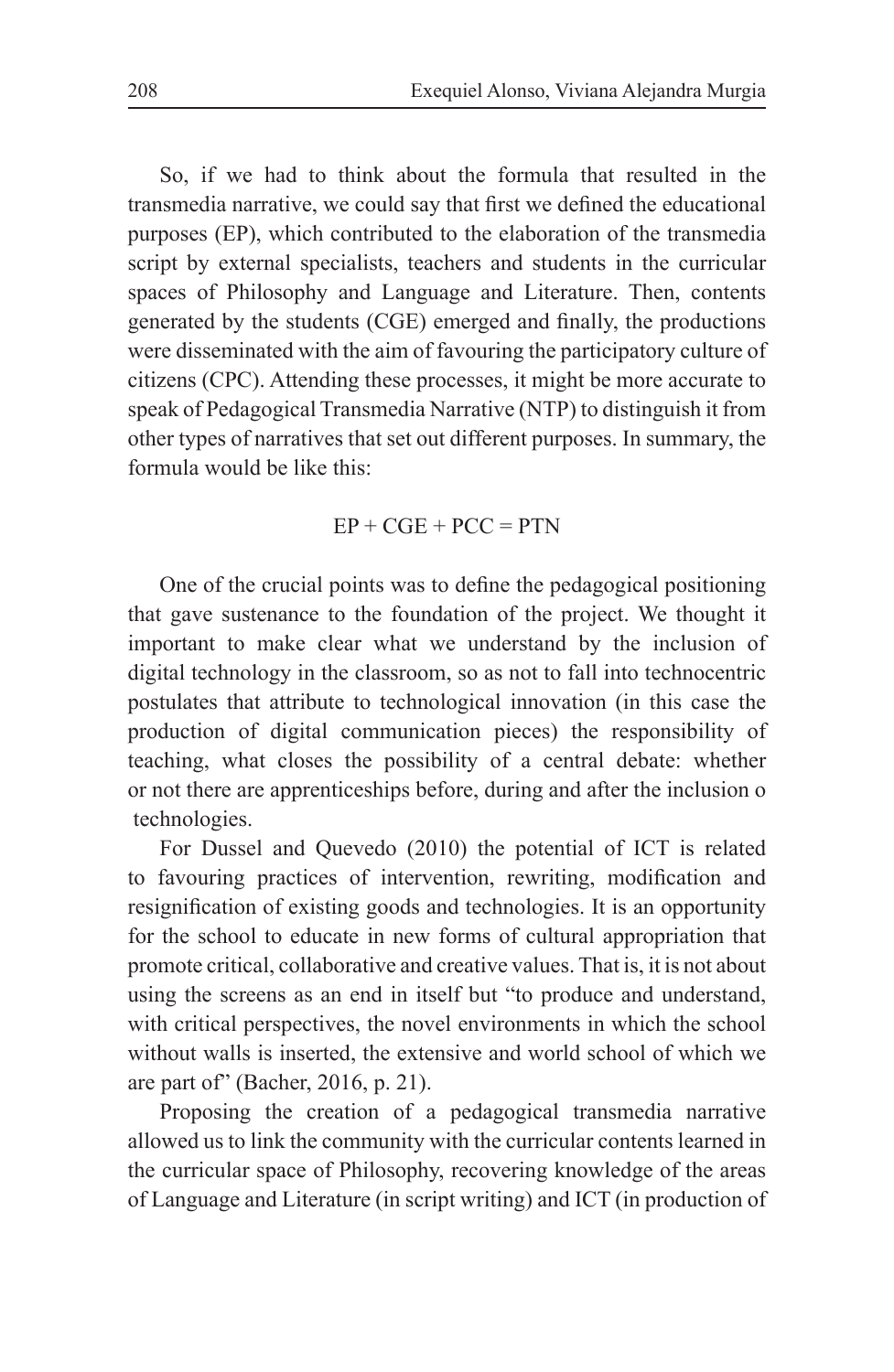digital content). On the other hand, ICT (that also promote values and diverse points of view and invite to reflection (Bacher, 2016)) became a content to be taught when some group of students lacked the basic knowledge both for the use of digital production tools and for the use of technologies that promote not only transmedia literacy (Scolari, 2018), but also the construction of digital citizenship.

As a summary of this section, and after the foregoing, we would like to add two reasons that seem important to us when answering the question of why include transmedia narratives in education. The first reason has to do with the breaking of the traditional space of the classroom. That is to say, the frontier of the classroom is transcended, as a physical space, because students works in different places of the institution: a chemistry laboratory is transformed into a film set, a computer cabinet into a newsroom, the assembly hall into a microcinema where productions are shared; but, in addition, the classroom frontier is transcended when these productions take place in the home (the "inverted classroom" strategy) and are shared at the classroom to revise, expand or modify them. The production of transmedia narratives, in addition, invites to the rupture of the influence space of the school as an institution, given that the productions that are thought of in the classroom reach the community through different media (analogical and digital) with the intention of occupy other external spaces.

A second reason to think about the incorporation of this type of narrative in education has to do with the breaking of traditional school times: rigid stipulated time schedule is made flexible, since the predefined days and times not always coincide with the urgencies of transmedia production. In addition, the curricular times established by the school calendar that indicate that the period of activity ends at some point get blurry. This opens the way for thinking of a story that continues and can be expanded, revised and resignify not only by students but also by other teachers, specialists and citizens. The story with its educational contents and interaction devices already created, transcends the temporal and spatial limits of the school, which means a huge challenge that demands continuity, monitoring and participation.

Finally, the incorporation of transmedia narratives involves thinking about a type of knowledge organization that challenges the disciplinary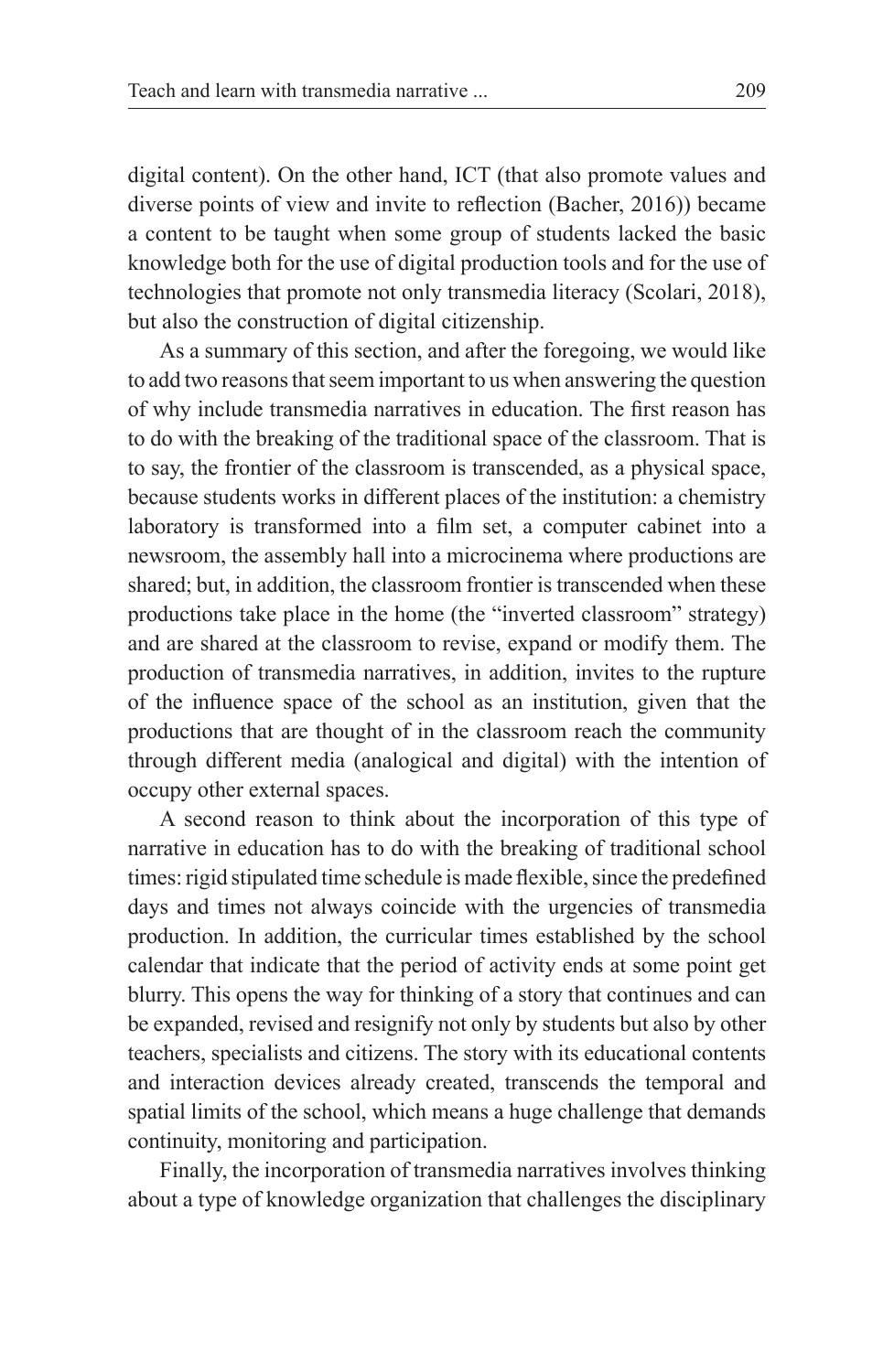structure of school knowledge. In the same sense, the active role of students both in the resignification and production of content and in the use of digital tools should be thought of as a role that propitiates spaces and times different from those from classroom, and that promotes the opening of the school borders to enter into dialogue with the community.

#### *Bibliographic references*

- Álvares-GayouJurgenson, J. L. (2003). *Cómo hacer investigación cualitativa: fundamentos y metodología*. México, D.F., Buenos Aires, Barcelona: Paidós.
- Bacher, S. (2016). *Navegar entre culturas: educación, comunicación y ciudadanía digital*. Ciudad Autónoma de Buenos Aires: Paidós.
- Coll, C. (2008). Aprender y enseñar con las TIC. Expectativas, realidad y potencialidades. *Boletín de la Institución Libre de Enseñanza*, *72*. Retrieved from http://www.educ.ar/sitios/educar/recursos/ ver?id=70819
- Dussel, I. (2018). Las tecnologías digitales y la escuela: ¿Tsunami, revolución o más de lo mismo? In N. Montes (Comp.), *Educación y TIC. De las políticas a las aulas* (pp. 95-122). Ciudad Autónoma de Buenos Aires: Eudeba.
- Dussel, I., & Quevedo, L. (2010). Los desafíos pedagógicos ante el mundo digital. Trabajo presentado en el *VI Foro Latinoamericano de Educación. Educación y nuevas tecnologías* [Documento básico]. Retrieved from http://www.oei.org.ar/6FORO.pdf
- Giroux, H. (1997). *Los profesores como intelectuales. Hacia una pedagogía crítica del aprendizaje*. Madrid: Paidós.
- Jenkins, H. (2008). Convergence Culture. *La cultura de la convergencia de los medios de comunicación*. Barcelona: Paidós.
- Jenkins, H., Ford, S., & Green, J. (2015). *Cultura transmedia: la creación de contenido y valor en una cultura en red*. Barcelona: Gedisa.
- Maggio, M. (2018). Prácticas de enseñanza reinventadas en los ambientes de alta disposición tecnológica. Las condiciones que sostienen la creación pedagógica. In N. Montes (Comp.), *Educación y TIC. De las políticas a las aulas* (pp. 61-78)*.* Ciudad Autónoma de Buenos Aires: Eudeba.